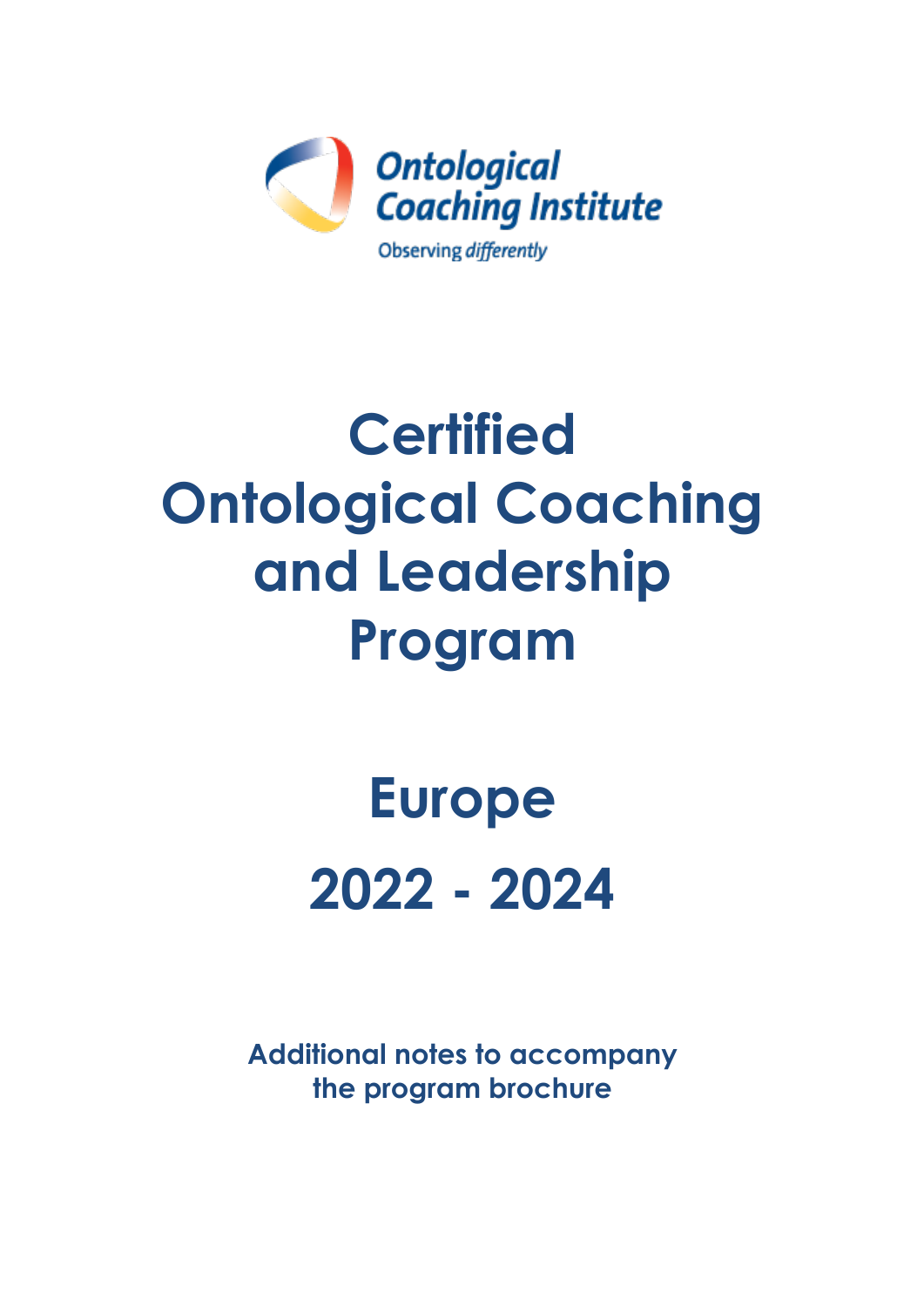#### **Dates, pre-requisite and nature of participation**

The Certified Ontological Coaching Program is an 18-month program consisting of three semesters.

Semester 1 20 October 2022 – 25 March 2023 Semester 2 8 June – 18 November 2023 Semester 3 18 January – 22 June 2024

Each semester is referred to as a Level in the program, with participants progressing through Levels 1, 2 and 3 to be assessed as being competent as an Ontological Coach.

The program is fully accredited as an ACTP course by the International Coach Federation.

#### **Pre-requisite for participation:**

Ontological Coaching Institute's 3-day *Ontological Coaching and Leadership in Action* workshop (either prior to 20 October 2022 or 20 – 22 October, 2022).

#### **Participation involves the following:**

- attendance and full participation at 9 in-person conferences: three each in Levels 1,2 and 3;
- constructive engagement in learning/study group meetings with fellow participants (which can be in-person and/or phone and Skype) every 2-3 weeks;
- regular conversations with program leaders by phone and/or Skype;
- successful completion of all assignment work;

A more detailed appreciation of the nature of participation can be gaining from reading Participating in Level 1.

#### **Participating in Level 1**

The methodology and practice of Ontological Coaching is based on a robust and coherent body of knowledge. Like any profession, developing competence as an Ontological Coach requires a sound conceptual and practical understanding of the underlying theoretical body of knowledge.

The essence of Level 1 is gaining a solid working familiarity with an ontological approach to language and its application in coaching and everyday conversations. This enables the coach to clearly and succinctly introduce ontological distinctions on language into the conversation.

While the emphasis in Level 1 is on moving towards competence in the application of distinctions in the domain of language, the domains of emotions and the body are not neglected and are constantly referred to.

Through assignments and discussions with fellow participants and program leaders, participants gradually develop a deeper theoretical and practical familiarity with the application of an ontological approach to language in a variety of ways.

*Reading, discussing and reporting on specific papers on language* This involves:

- reading each paper twice;
- discussing and listening to others' responses and perspectives each the paper
- in study group conversations; and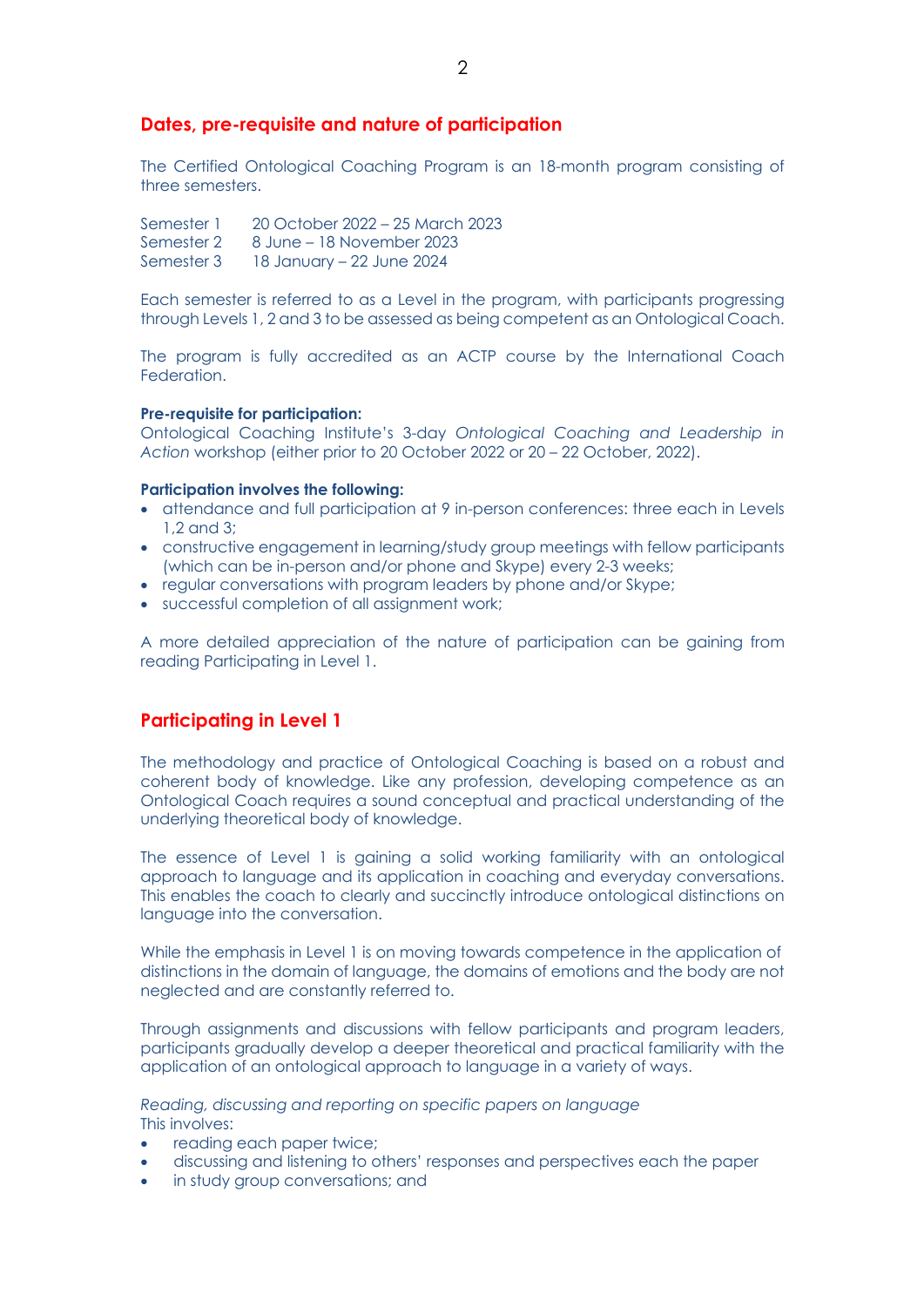reporting on your response to the paper as part of assignment work.

*Conducting three mini-seminars on different aspects of language*

- Leading and reporting on sessions of approximately 90 minutes on specific ontological distinctions on language.
- This is done with a small group of participants outside the course (eg, work colleagues, friends, family), seeking to engage them in the practical everyday
- relevance of these distinctions.
- Support from course leaders is available in the design of these sessions.

*Group project to conduct a one-day public workshop on the theme of "Using Language to Generate More Constructive Realities"*

- The rationale of the three mini-seminars and the one-day workshop is that doing is learning.
- Leading the mini-seminars and the workshop means that participants need to "be across" the distinctions to be able to explain them clearly and constructively engage participants in the practical relevance of ontological distinctions on language.
- Participants also use ontological distinctions on language in working collaboratively to organise workshop logistics and their respective roles in the workshop.

#### *Keeping a Linguistic Diary*

*Continual coaching practice throughout the semester to integrate an ontological approach to language into coaching*

\*\* An average of 7 hours per week throughout the semester is required \*\*

#### **Dates and locations of in-person Conferences**

Materials to commence assignment work are provided at the Opening Conference for the course.

#### **Whole group conferences**

All participants will be required to be together at 7 of the 9 conferences, which will be held in Basel, Switzerland or online. The 7 conferences, their dates and locations are:

- Level 1 Opening Conference in Basel, Switzerland (4 days) 20 23 October, 2022
- Mid-Level 1 Conference online (2 days) 18 and 20 January 2023
- Opening Level 2 Conference in Basel, Switzerland (4 days) 8 11 June, 2023
- Mid-Level 2 Conference online (2 days) 31 August and 2 September, 2023
- Opening Level 3 Conference in Basel, Switzerland (4 days) 18 21January, 2024
- Mid-Level 3 Conference online (2 days) 11 and 13 April, 2024
- Closing Level 3 Conference in Basel, Switzerland (3 days) 20 22 June, 2024

#### **Smaller group conferences**

These are the Closing Conferences for Levels 1 and 2 (4 days for each conference).

The Closing Level 1 and Level 2 Conferences will be held at an agreed location (which could be online) because they require course participants to collaborate in small groups (of up to 4 people) on a project to jointly present a one-day "public" workshop for people not in the course. This means finding interested personnel to attend and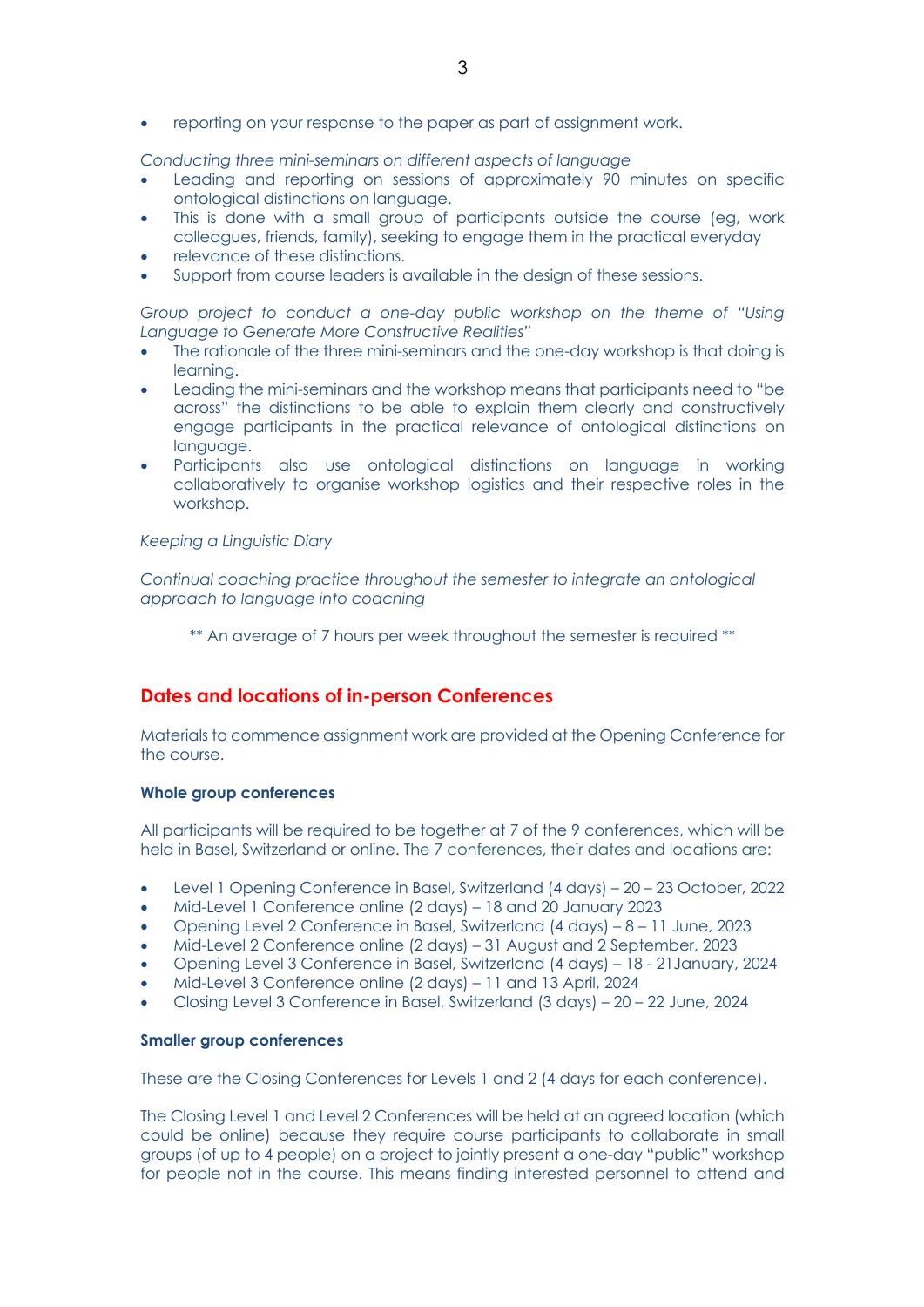working together to coordinate marketing, logistics and presentation. Full support from program leaders is provided, including sessions during The Mid-Level 1 and Mid-Level 2 Conferences.

Dates for the Closing Level 1 and Level 2 Conferences are:

- Closing Level 1 Conference online (4 days) between 19 25 March, 2024
- Closing Level 2 Conference online (4 days) between 14 18 November, 2024

# **Overview of the Different Components of Level 1**

In this section we want to provide you with an overview of the various dimensions of your participation in Level 1. These have been designed to provide a variety of contexts and experiences in which learning can occur, seeking to engage you in your preferred ways of learning, and also to extend you beyond those.

# **1. Reading articles in a text**

For the first four assignments we would like you to explore the notion of the post-modern world through a series of short articles. These are contained in the book *The Truth About The Truth,* edited by Walter Truett Anderson.

In asking you to read the articles we want to provide you a brief glimpse of some of the key writings which have (i) been an important part of the recognition that we are coming to the close of a major historical era and (ii) played a major role in the emergence of a different mindset and worldview of the times in which we are living.

#### **2. The papers**

All the papers have been especially written for this program. They are central to the course, and the focal point for study group meetings. Each paper deals with a different aspect of the ontological work within the overall theme for the level. Thus, in Level 1 the focus is on different aspects of the linguistic nature of human existence and how these relate to both everyday living and to *Ontological Coaching.*

We ask you to read each paper twice. This is important, for much more can become apparent on the second reading when there is a basis of familiarity to read from.

We assess that your study group discussions are a vital part of gaining the most from the papers, and seeing how the distinctions apply in everyday living. Much can be gained from conversing with others about their understanding of the key distinctions within each paper.

# **3. Audience sessions**

This is where we ask you to conduct mini-seminars with people not in the course. An important underlying premise of the course is that learning and knowing is action based. Conducting audience sessions is an essential feature of this, for to "teach"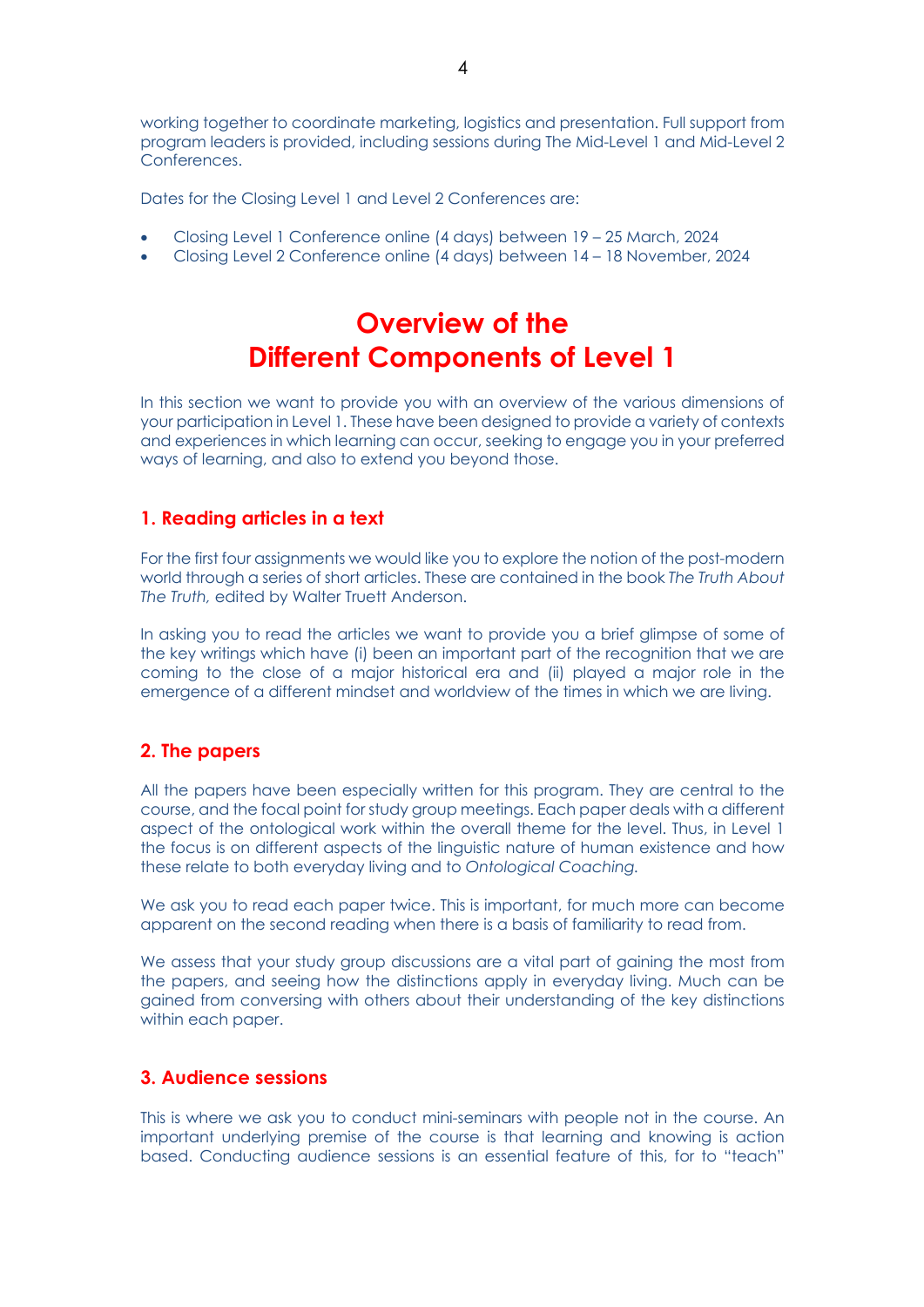something requires a deeper level of understanding that conversing about it in a study group and writing up an assignment response.

We suggest you design your sessions to be up to two hours, in order to allow plenty of time for engagement by your participants. In your sessions we want you to do more than simply tell people about the distinctions you have been working with. We want you to "show" them by designing contexts in which they can come to not only have an intellectual understanding of the distinctions, but also how they relate to their everyday living. In other words, we want your sessions to be of practical benefit and value to your audience members.

In this level we want you to conduct sessions that explore the following themes:

- listening,
- the specific linguistic acts of declarations, requests, promises and offers, and
- assertions and assessments, and grounding assessments.

Working through these sessions is an important prelude to conducting a one-day public workshop as part of the Closing Conference.

# **4. Mid-Level Conference**

This is a three-day conference that occurs about 10 weeks into the first semester. The conference is designed to:

- have everyone in the course together in person for the first time,
- review in detail the material covered in the Ontological Coaching in Action workshop and address questions,
- discuss questions and provide clarifications arising from Assignment 1-4,
- introduce the body learning practice that is an integral part of assignment work and course participation,
- prepare for the public workshop that comprises a central component of the Closing Conference,
- review the basic coaching structure and related set of questions,
- engage in extensive coaching practice, and
- become familiar with the guidelines for observing and providing feedback on coaching conversations.

#### **5. Linguistic diary**

Towards the end of this level (Assignments 6 and 7) we ask you to deepen your awareness of the operation of the linguistic acts in everyday life. We want you to systematically observe and record how you and others use these acts in everyday conversations, and what is generated from this use. As a result of your assignment work, audience sessions and regional conference experience we assess that you will be wellplaced to be an acute observer of these facets of language and their impact of conversations and relationships.

# **6. Body learning**

Whilst the focus of this level is on the language domains, we will not be neglecting the other two ontological domains - emotions and the body - which are an integral part of the program. In each assignment we ask you to engage in the regular practice of postural movement.